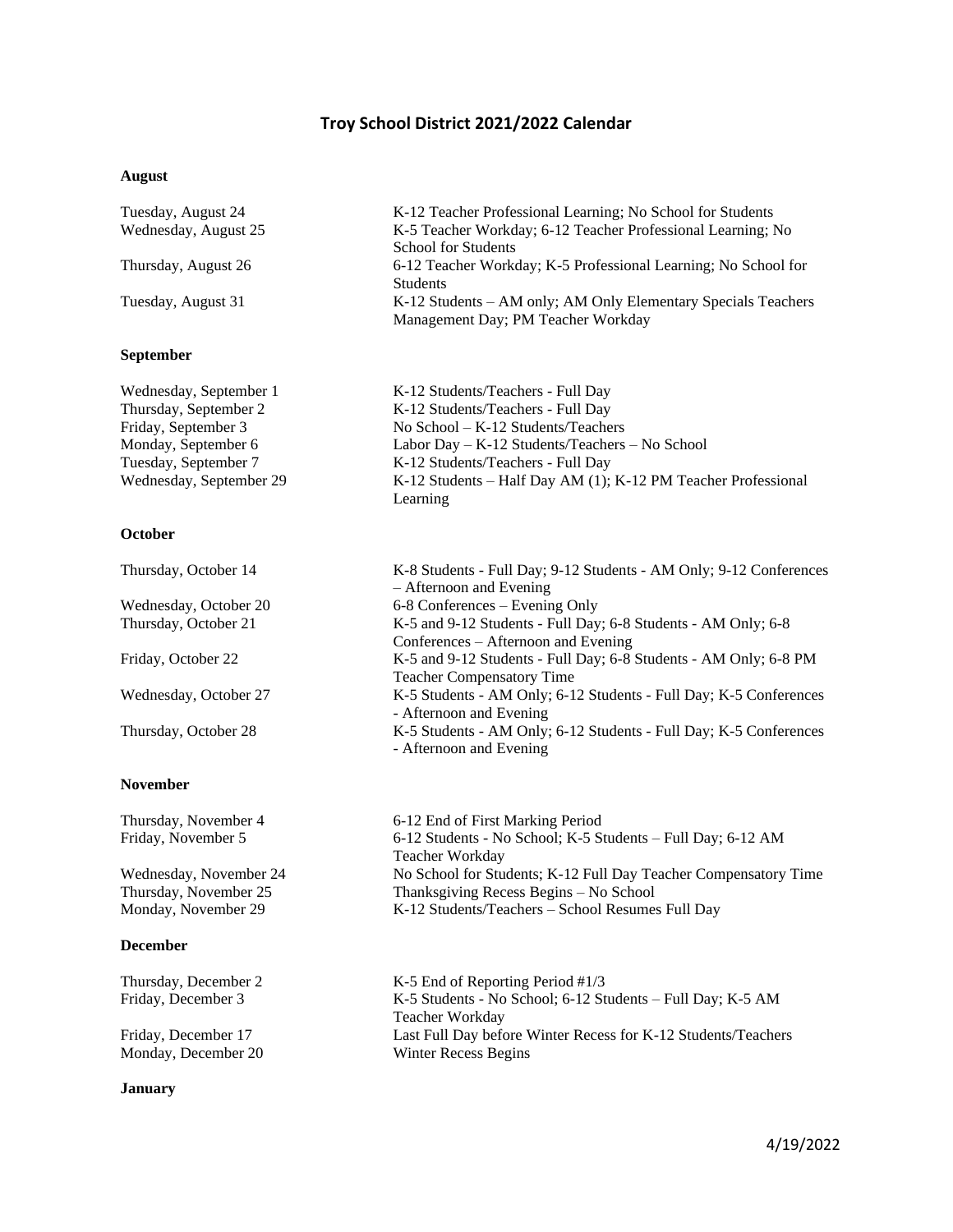| Monday, January 3     | K-12 Students/Teachers – School Resumes Full Day                     |  |  |  |
|-----------------------|----------------------------------------------------------------------|--|--|--|
| Monday, January 17    | Martin Luther King, Jr. Day $-$ K-12 Students/Teachers $-$ No School |  |  |  |
| Tuesday, January 18   | K-8 Students – Full Day; 9-12 Students - AM Only (HS Exams); 9-12    |  |  |  |
|                       | - PM Teacher Workday                                                 |  |  |  |
| Wednesday, January 19 | K-8 Students - Full Day; 9-12 Students - AM Only (HS Exams); 9-12    |  |  |  |
|                       | - PM Teacher Workday                                                 |  |  |  |
| Thursday, January 20  | K-5 Students – Full Day; 6-12 Students - AM Only (HS Exams); 6-12    |  |  |  |
|                       | - PM Teacher Workday; 6-12 End of First Semester                     |  |  |  |
| Friday, January 21    | 6-12 Students - No School; K-5 Students – Full Day; 6-12 Full        |  |  |  |
|                       | Teacher Workday                                                      |  |  |  |
| Monday, January 31    | K-12 Students - No School; K-12 AM/PM Teacher Professional           |  |  |  |
|                       | Learning                                                             |  |  |  |

# **February**

| Monday, February 21    | Mid-Winter Recess Begins        |
|------------------------|---------------------------------|
| Wednesday, February 23 | School Resumes $-K-12$ Full Day |

### **March**

| Thursday, March 3  | 9-12 Spring Conferences – Evening Only; K-5 End of Reporting      |  |  |  |
|--------------------|-------------------------------------------------------------------|--|--|--|
|                    | Period $#2/3$                                                     |  |  |  |
| Friday, March 4    | K-5 Students – No School; 6-12 Students – Full Day; K-5 Full      |  |  |  |
|                    | Teacher Workday                                                   |  |  |  |
| Thursday, March 10 | 6-8 Conferences – Evening Only                                    |  |  |  |
| Thursday, March 17 | K-5 Students - AM Only; 6-12 Students - Full Day; K-5 Conferences |  |  |  |
|                    | $-$ Afternoon and Evening                                         |  |  |  |
| Thursday, March 24 | 6-12 End of Third Marking Period; Last Full Day before Spring     |  |  |  |
|                    | Break for K-12 Students                                           |  |  |  |
| Friday, March 25   | K-12 Students - No School; 6-12 AM Teacher Workday; K-5 AM        |  |  |  |
|                    | Teacher Compensatory Time; Spring Break Begins for K-12 Students  |  |  |  |

# **April**

| Monday, April 4     | School Resumes $-K-12$ Full Day                                      |
|---------------------|----------------------------------------------------------------------|
| Wednesday, April 13 | High School PSAT 9/SAT 11                                            |
| Thursday, April 14  | High School Testing PSAT 10/WorkKeys 11/M-STEP 11                    |
| Friday, April 15    | Good Friday $-K-12$ Students/Teachers $-$ No School                  |
| Wednesday, April 20 | Late Start for students; Professional Development for Teachers/Staff |
| Thursday, April 28  | K-12 Students – Half Day AM (2); K-12 PM Teacher Professional        |
|                     | Learning                                                             |
|                     |                                                                      |
| May                 |                                                                      |

Wednesday, May 4 Late Start for students; Professional Development for Teachers/Staff<br>Monday, May 30 Memorial Day – K-12 Students/Teachers – No School Memorial Day – K-12 Students/Teachers – No School

# **June**

| Tuesday, June 14   | K-12 Students AM Only (HS Exams); 6-12 PM Teacher Workday; K-    |
|--------------------|------------------------------------------------------------------|
|                    | 5 PM Teacher Management Day                                      |
| Wednesday, June 15 | K-12 Students – AM Only (HS Exams); K-12 PM Teacher Workday      |
| Thursday, June 16  | $K-12$ Students – AM Only (HS Exams); $K-12$ PM Teacher Workday; |
|                    | <b>Teacher Checkout Upon Completion</b>                          |